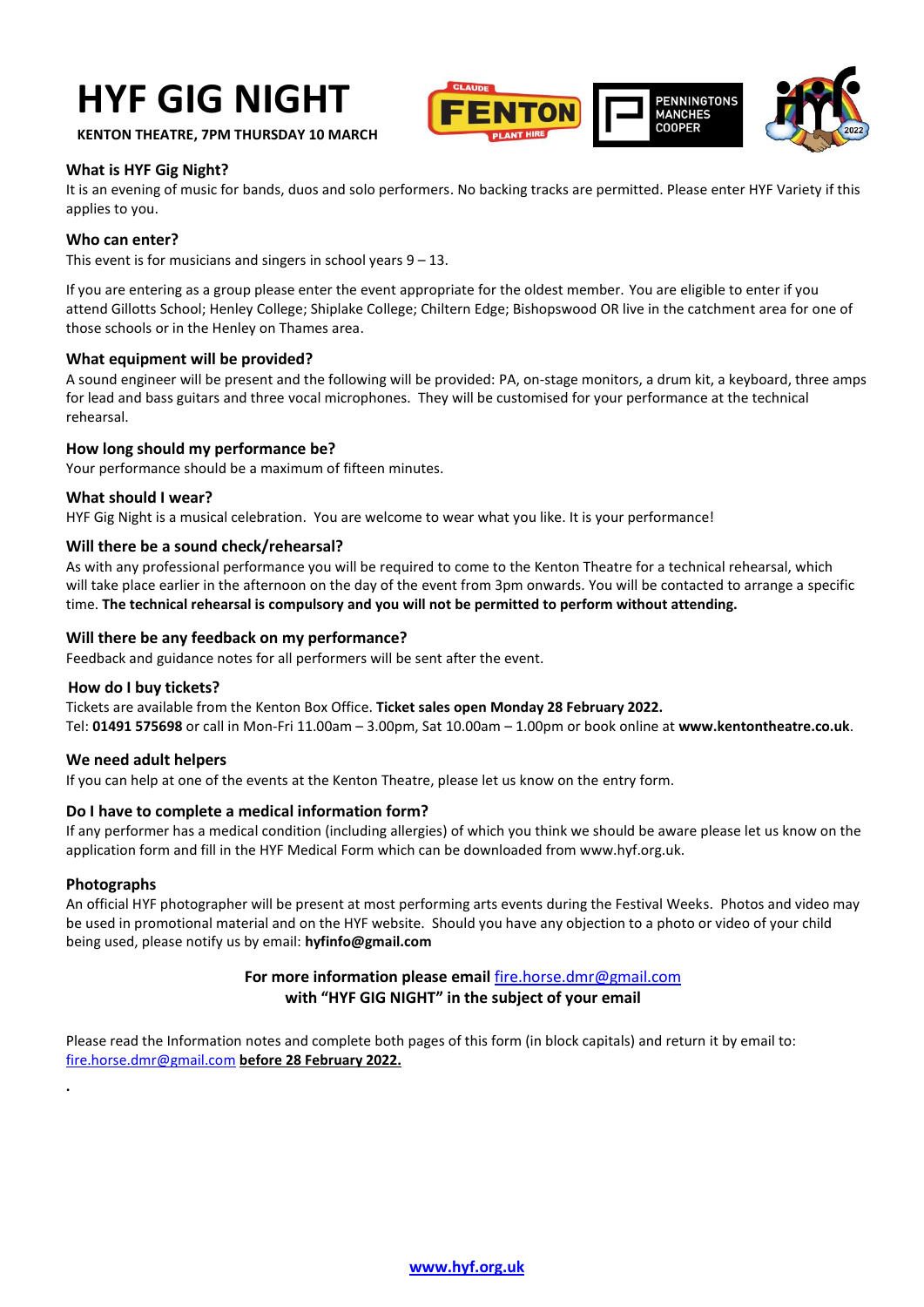## **HYF GIG NIGHT**

**KENTON THEATRE, 7PM THURSDAY 10 MARCH**





| <b>NAME</b><br>Larger groups please continue on reverse                                                                                                                                                                                                                                                                                                                                                                                                                                                                                                                                                                                                                                                                                            | Age and<br>Date of Birth | Instrument / Singer<br>(please specify) | <b>School</b><br>Year | <b>School name</b> |  |  |
|----------------------------------------------------------------------------------------------------------------------------------------------------------------------------------------------------------------------------------------------------------------------------------------------------------------------------------------------------------------------------------------------------------------------------------------------------------------------------------------------------------------------------------------------------------------------------------------------------------------------------------------------------------------------------------------------------------------------------------------------------|--------------------------|-----------------------------------------|-----------------------|--------------------|--|--|
|                                                                                                                                                                                                                                                                                                                                                                                                                                                                                                                                                                                                                                                                                                                                                    |                          |                                         |                       |                    |  |  |
|                                                                                                                                                                                                                                                                                                                                                                                                                                                                                                                                                                                                                                                                                                                                                    |                          |                                         |                       |                    |  |  |
|                                                                                                                                                                                                                                                                                                                                                                                                                                                                                                                                                                                                                                                                                                                                                    |                          |                                         |                       |                    |  |  |
| <b>MUSIC</b>                                                                                                                                                                                                                                                                                                                                                                                                                                                                                                                                                                                                                                                                                                                                       |                          |                                         |                       |                    |  |  |
| Name of composer:<br>Name of piece:                                                                                                                                                                                                                                                                                                                                                                                                                                                                                                                                                                                                                                                                                                                |                          |                                         |                       |                    |  |  |
| Name of piece:                                                                                                                                                                                                                                                                                                                                                                                                                                                                                                                                                                                                                                                                                                                                     | Name of composer:        |                                         |                       |                    |  |  |
| Name of piece:                                                                                                                                                                                                                                                                                                                                                                                                                                                                                                                                                                                                                                                                                                                                     | Name of composer:        |                                         |                       |                    |  |  |
| <b>EQUIPMENT</b><br>Will you need any of the following?<br>Drum Kit    <br>Keyboard<br>Other $ $<br>Please give details below:<br>If you are a group of 5 or more people, it is helpful if you can attach a layout plan of how you will be arranged to assist<br><b>NO</b><br>with a quick stage set between acts. Is a plan attached with this application? YES<br><b>BACKGROUND INFORMATION</b>                                                                                                                                                                                                                                                                                                                                                  |                          |                                         |                       |                    |  |  |
| Please tell us something about yourselves that will help us to introduce you to the audience - continue on reverse if<br>necessary.                                                                                                                                                                                                                                                                                                                                                                                                                                                                                                                                                                                                                |                          |                                         |                       |                    |  |  |
| Please note: The personal data supplied in this application form will only be used for the purposes of administering the HYF event you<br>have<br>applied for, after which, this application form and any records of personal data will be deleted.<br>Please keep my name and email address so that HYF can send me information about HYF events including announcements and<br>fundraising activities. Please tick to agree.<br>If at any point you change your mind and want to withdraw your consent, please let us know by emailing hyfinfo@gmail.com and we'll<br>update your details. You also have rights to access your personal data, to have it corrected or deleted, to object to processing and to<br>lodge a complaint with the ICO. |                          |                                         |                       |                    |  |  |
| <b>FOR HYF OFFICE USE ONLY:</b><br><b>DATE:</b>                                                                                                                                                                                                                                                                                                                                                                                                                                                                                                                                                                                                                                                                                                    |                          | <b>ENTRY NO:</b>                        |                       |                    |  |  |